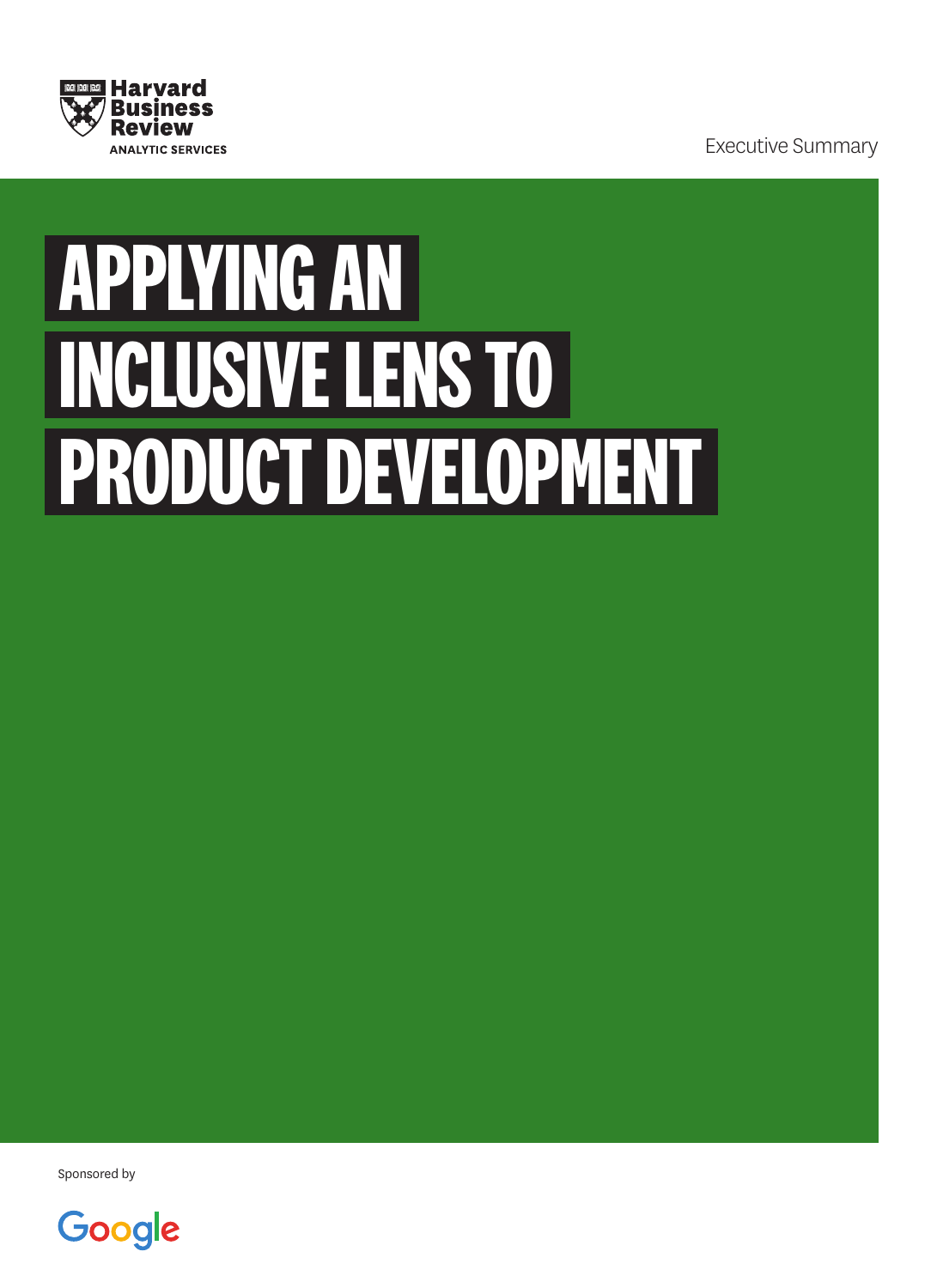#### SPONSOR PERSPECTIVE

## Product Inclusion: Building Better User Experiences and Business Growth



**CHRIS GENTEEL DIRECTOR, COMMUNITY & BUSINESS INCLUSION GOOGLE**

Google's Community and Business Inclusion team is dedicated to mobilizing our employees to improve equity, diversity, inclusion and integrity at our company. One way we manifest this is by applying an inclusive lens to create better products and grow our business. We call this practice Product Inclusion, and the new research from Harvard Business Review Analytic Services in this report illustrates how firms across industries are taking this approach as well. But first, here are some concrete actions your team can take to practice Product Inclusion, too.

## *Create a dedicated arena (e.g., a workshop or summit) to*

*discuss the topic of product inclusion.* My team organized Google's first Multicultural Summit in late 2015. Our strategy was to bring together stakeholders, product teams, and diversity subject matter experts (SMEs) within a safe, constructive and focused environment to discuss the concept of inclusion and how it relates to solving product and business challenges. We connected participants to a network of diversity SMEs within our People Operations (a.k.a. Human Resources) team to guide any Google employee or team to shape ongoing conversations on inclusion, in the context of creating excellent user experiences.

*Ask questions to help teams identify actions to take.* One key outcome of the Multicultural Summit was a set of questions that serve as the foundation of our repeatable, scalable practice of Product Inclusion.

Google's Product Inclusion questions:

- 1. Has your team been exposed to inclusive design?
- 2. Have you identified a champion?
- 3. What's the business challenge you're trying to solve?
- 4. What is the inclusion challenge you're trying to solve?
- 5. How do the business and inclusion challenges align? (This will help shape a team's goal statement for product inclusion)
- 6. Whom do I need to influence to unlock resources to solve the problem?
- 7. What's your action plan for a test/pilot?
- 8. What partners need to be involved?
- 9. How can you build the resources to continue this work?
- 10. What is your public commitment to inclusive design?

#### **THE RESULTS**

In our first year using the questions (2016), our goal was to work with six teams across Google. By the end of that year, we had worked with 29 teams, illustrating how ready teams were to use the questions. We've seen positive outcomes for product launches that incorporated these questions, such as extremely low negative use feedback reports related to inclusion issues on the Assistant since its launch in 2016.

#### **LESSONS LEARNED**

*Track and show results to gain support.* We require any team who uses the Product Inclusion questions to track their progress. Ongoing positive results help stakeholders and teams understand the value of talking about inclusion to create better products.

*Ask leaders to amplify your discussions on inclusive product design.* Not only do we rely on senior leaders for advisory conversations, but we also offer talking points to include in their internal and external thought leadership on inclusive product design.

This is a growing area of practice at Google and for others in tech, and our field has a lot more work to do to define and understand the burgeoning Product Inclusion space. But we're learning something important, which is that the diverse talent and perspectives we need to make the inclusive products of the future are right in front of us. Taking proactive steps to integrate these perspectives into product design is the work of designing the kind of inclusive company Google wants, and needs, to be for the future.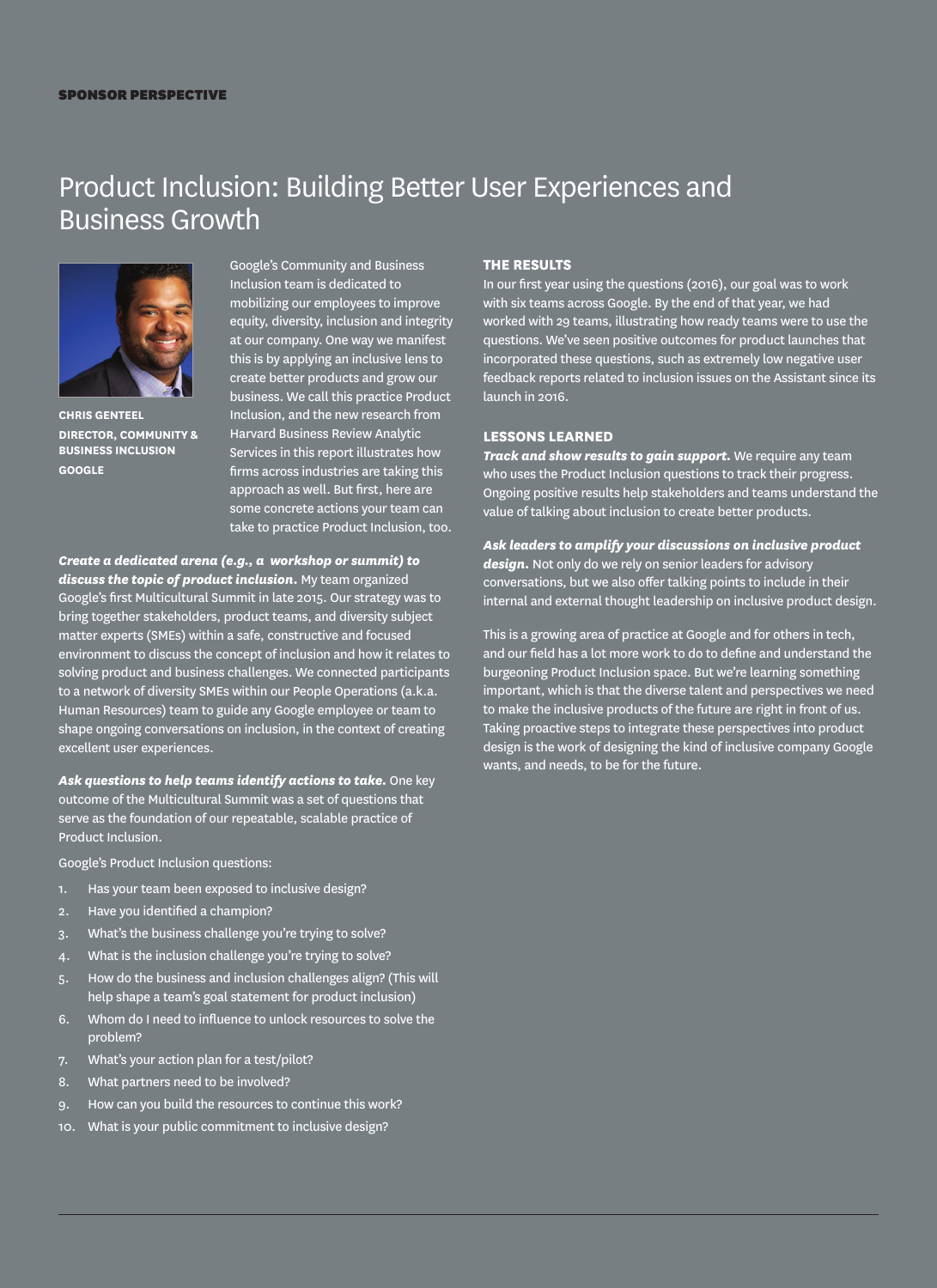## **APPLYING AN INCLUSIVE LENS TO PRODUCT DEVELOPMENT**

Most organizations do not have product development processes that are designed with customer diversity in mind—a key finding in a new survey of 1,033 business and IT executives conducted by Harvard Business Review Analytic Services. As international markets become more accessible to all businesses, and demographics within markets continue to change, it becomes vital to ensure that an inclusive lens is applied to the ideation, creation, testing, launch, incident response protocol and continuous improvement of the company's product offerings. Only leading organizations—defined as those companies that are highly effective at realizing the benefits of a diverse workforce place a high priority on product inclusion. They are the diversity and inclusion (D&I) leaders. While more than half of all respondents see diversity having an extremely positive impact on their business, only 16% of follower and 5% of laggard organizations make it a high priority. FIGURE 1

A few years ago, a director at a public broadcasting company in Northern Europe raised the concern that their coverage was too focused on urban white males to serve a population that was becoming increasingly diverse through immigration. "We weren't reaching everyone in the country," said a company leader. "We weren't diverse enough."

They made it a priority over the past two years to increase the diversity of their news product—the parts of the country they reported on, the kinds of stories they covered, the people they interviewed, their anchors and the guests they had on their shows. This has included having older women as anchors, as well as both men and women from the Middle East. They've hired refugees as interns, and they're doing more of their reporting from outside the city centers. "We want to create a reflection of every corner of this country on the national news." They are increasing their reach with new audiences as a result of these efforts.

#### HIGHLIGHTS





OF LEADERS SAID PRODUCT INCLUSION HAS AN EXTREMELY POSITIVE IMPACT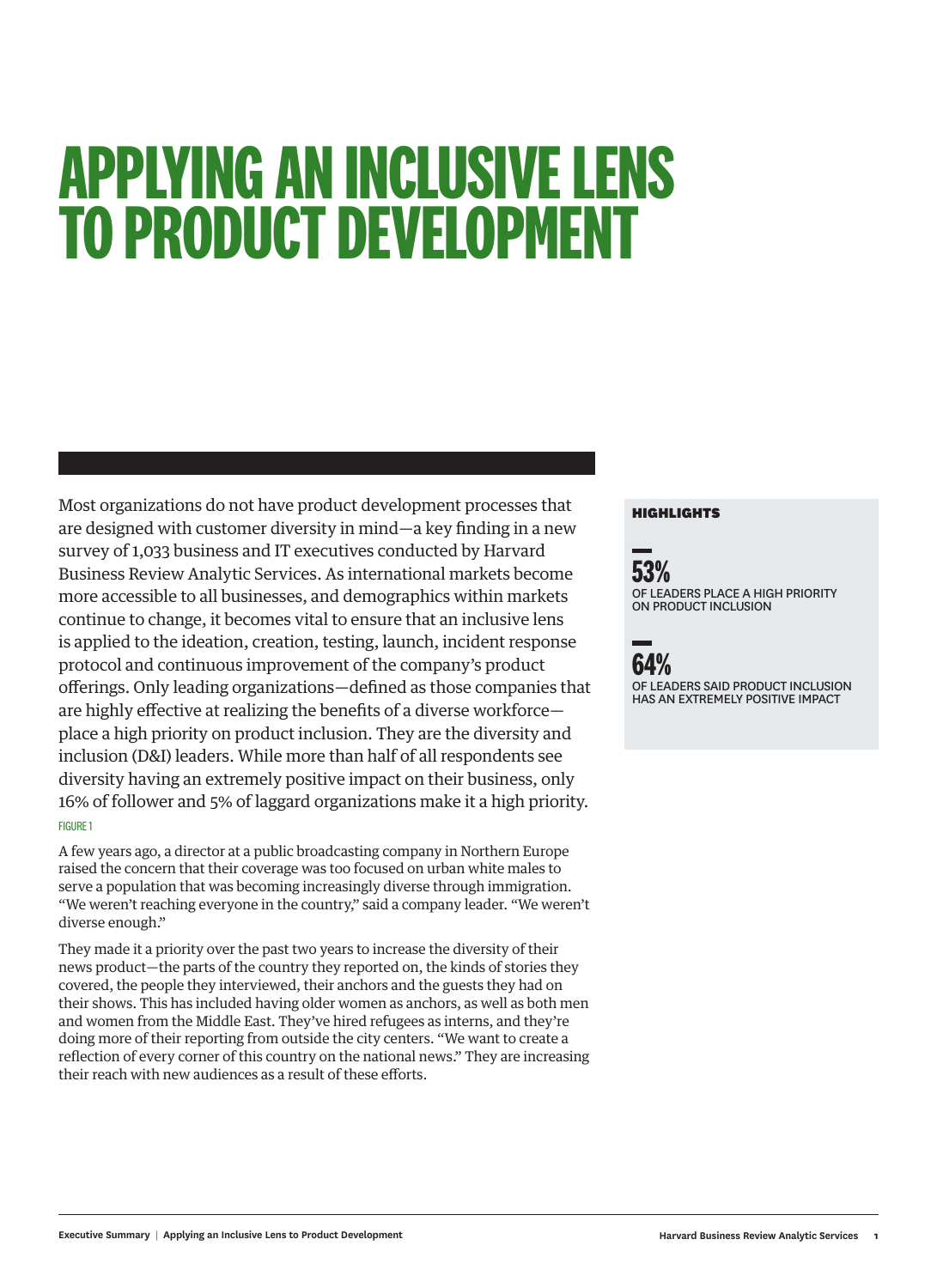#### FIGURE 1

## **LEADERS PLACE A HIGH PRIORITY ON PRODUCT INCLUSION**

Respondent's rating of impact of product inclusion on organization overall Respondent's rating of priority of product inclusion in organization



SOURCE: HARVARD BUSINESS REVIEW ANALYTIC SERVICES SURVEY, JANUARY 2018

## ONCE PRODUCT INCLUSION ISSUES BECOME KNOWN, D&I LEADERS ARE TWICE AS LIKELY AS LAGGARDS TO SET GOALS TO INCORPORATE THEM INTO BUSINESS PLANNING

To succeed in global markets, it's important to understand how pricing, marketing, and cultural norms are different. For instance, a global pharmaceutical company sells the same drug for sexually transmitted diseases the world over, but its approach to marketing it varies significantly depending on the country or region, according to the company's digital sales and marketing leader.

In Europe, for example, it's OK to talk openly about the transmission of the disease, but not in the Middle East. There it's appropriate to talk about how the disease is activated in the body, but not how it's contracted.

Banking is conducted very differently in Islamic countries, according to the associate vice president of the multinational bank, driven by religious beliefs about banking and lending. So, the bank has a division that focuses exclusively on that. And in emerging markets, technology products must be more affordable and easy to use.

Most organizations do not have product development processes that are designed with customer diversity in mind. D&I leaders are far more likely to do so. FIGURE 2

By employing such practices, a global tool and hardware company discovered that while women in one South American country liked its products, many of their tools were too heavy for women to use comfortably eight hours a day. This led to a new product line for women in industrial settings, as more women were taking on those types of jobs.

A global online employment company uses artificial intelligence and machine learning to gain insight into what matters to its members (the people looking for jobs) so it can better serve its customers (For example, according to the head of customer success for global clients in EMEA, a company looking to open a division in Europe would want to understand how easy it would be to attract people and what things would help, such as company culture, work hours, and commuting distances. This led to a new product feature, where prospective employees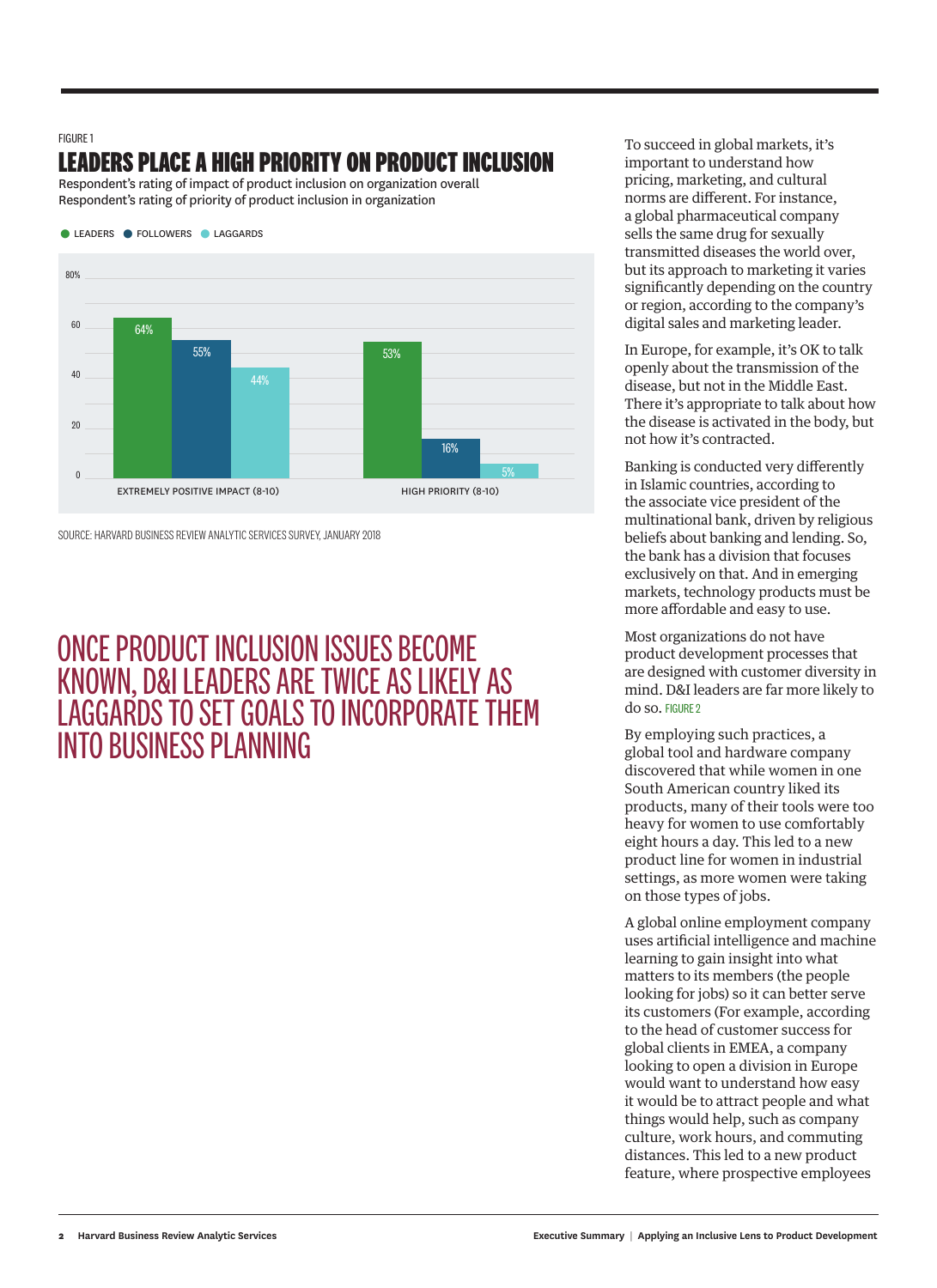## FIGURE 2 **LEADERS ARE AHEAD IN ALL ASPECTS OF INCLUSIVE PRODUCT DEVELOPMENT**

Practices organizations employ in support of designing and building products for a diverse customer base



SOURCE: HARVARD BUSINESS REVIEW ANALYTIC SERVICES SURVEY, JANUARY 2018

could enter their address and see what their commute would look like.

### **Bringing Product Diversity Challenges to Light**

To ensure that a company's products and services are hitting the mark, it's important that diversity and inclusion challenges are brought to the organization's attention. This might include noting when a product is not inclusive of a demographic that will use it (such as the heavy tools for women). It could also mean identifying potential fallout if a product fails to work for a particular group – for instance, if the multinational bank had simply launched its traditional banking model in Islamic countries, consumers would have rejected it, leading to a loss of market share.

Leaders are twice as likely as laggards to engage employees at every level in this work, with employees responding to product inclusion challenges surfaced by customers (44% of D&I leaders versus 18% of laggards) or revealed by a news event (25% versus 11%). Leaders are also twice as likely to say that employees at all levels proactively solve such challenges (40% versus 13%) and that senior leaders also bring such challenges to the attention of the organization or product team (46% versus 20%). Laggards are most likely to delegate this work to a special D&I employee or group.

Once product inclusion issues become known, D&I leaders are twice as likely as laggards to set goals to incorporate them into business planning (with executives, product managers, employee resource groups and diversity councils variously involved in goal setting). More than a third of D&I leaders' executives are themselves accountable for making sure plans for inclusive product development are implemented. They are more likely to allocate budget for the plan, to grant employees time to work on it, and to recognize those working on the plan in a meaningful way.

Survey respondents expect a broad range of benefits from their product inclusion efforts. On the customer front, they hope to improve customer insight and therefore relevance and customer experience. They believe it will help them to provide the right features in their product offerings as well as improve overall product quality. In the process, they hope to increase both revenue and market share. FIGURE 3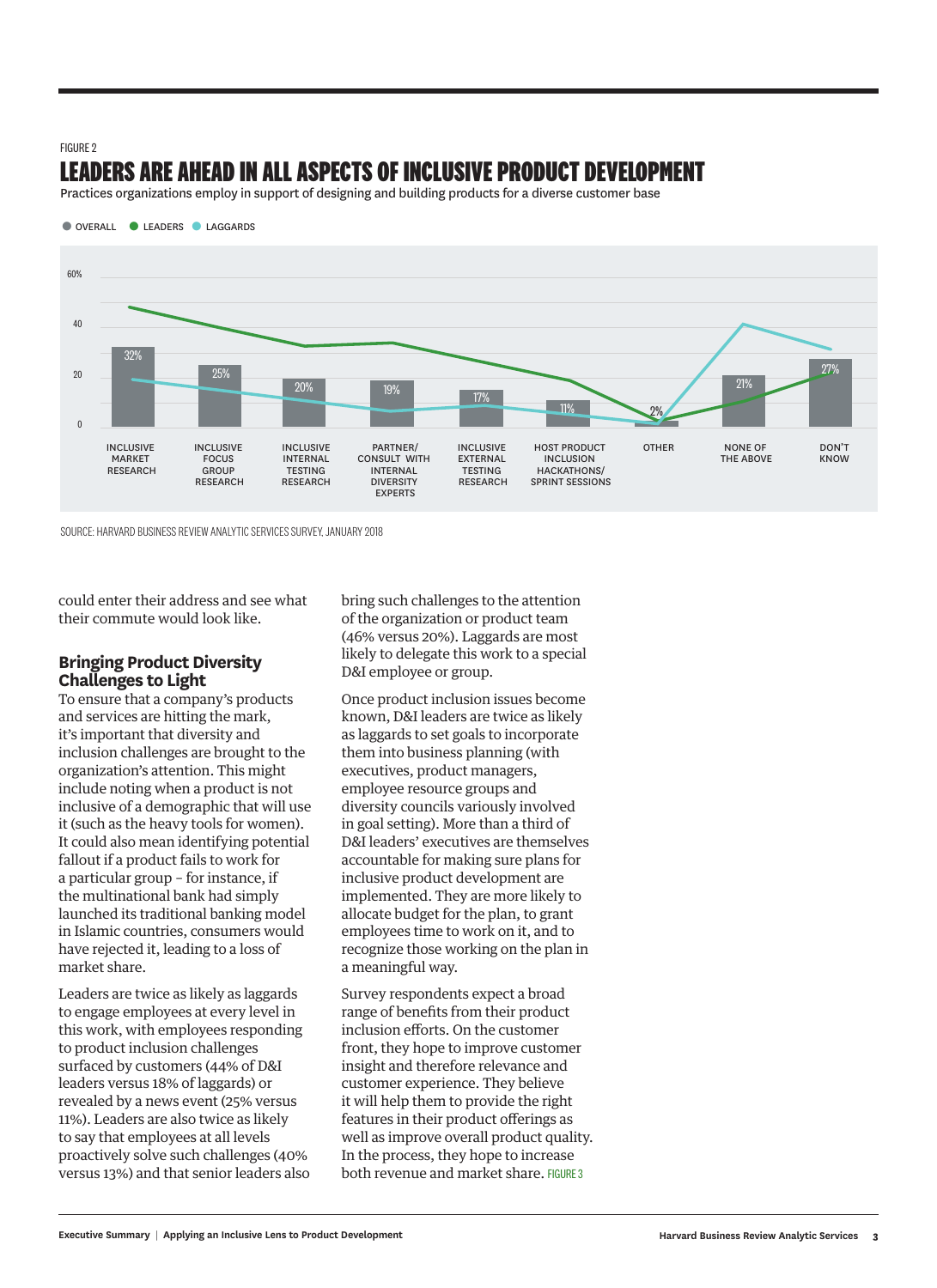#### FIGURE 3

## **LEADERS EXPECT BROAD BENEFITS FROM PRODUCT INCLUSION FOCUS**

Respondent's desired benefits from organization's focus on product inclusion



SOURCE: HARVARD BUSINESS REVIEW ANALYTIC SERVICES SURVEY, JANUARY 2018

## FIGURE 4

## **TIMELINE TO REALIZE BENEFITS**

Respondent's expected timeframe to achieve goals

**• LEADERS • FOLLOWERS • LAGGARDS** 



SOURCE: HARVARD BUSINESS REVIEW ANALYTIC SERVICES SURVEY, JANUARY 2018

Even a third of laggards believe that more product inclusion would increase their revenue. That being the case, it's puzzling that only 5% of them are making this a priority. As a result of their lack of prioritization and investment, laggards don't expect to realize these benefits anytime soon. Figure 4 The jump that D&I leaders have on their competitors here could certainly have an impact in the market, with nearly half saying they have already realized these benefits or will within the next three years compared with only a third of followers and a fifth of laggards.

Future research is needed to understand the reason for this gap between belief in the business value of product inclusion and the challenges of implementing inclusive product development. It would be valuable to know how long it takes to get an inclusive product to market and what's getting in the way of those who have not yet implemented their product inclusion strategies. FIGURE 4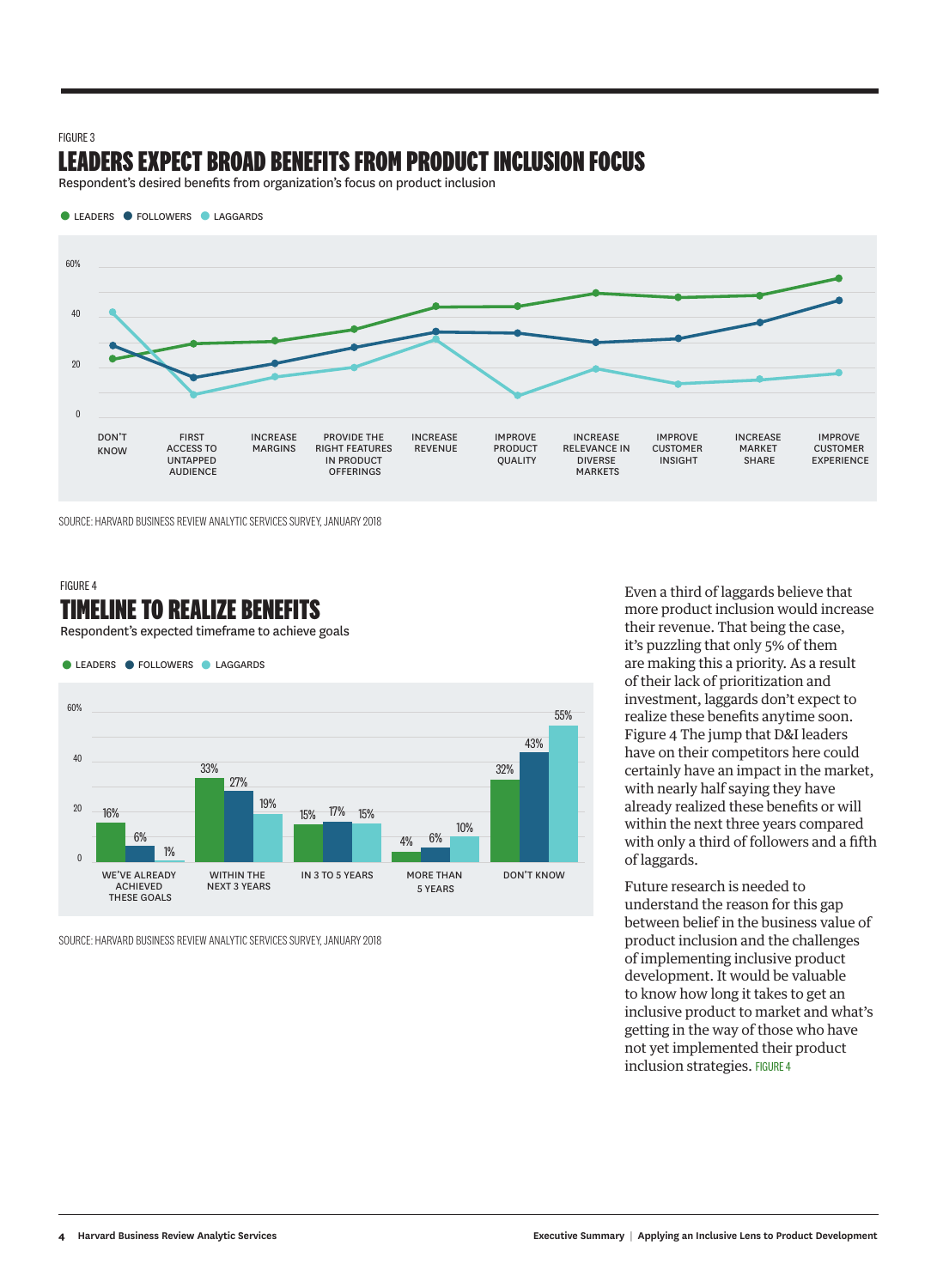## **METHODOLOGY AND PARTICIPANT PROFILE**

A total of 1,033 respondents completed the survey, including 280 who are members of the Harvard Business Review Advisory Council.

| <b>SIZE OF ORGANIZATION</b><br>ALL RESPONDENTS' ORGANIZATIONS HAD 1,000 EMPLOYEES OR MORE. |                                                           |                                            |                                           |                                            |                            |
|--------------------------------------------------------------------------------------------|-----------------------------------------------------------|--------------------------------------------|-------------------------------------------|--------------------------------------------|----------------------------|
| 60%<br>10,000 OR MORE<br><b>EMPLOYEES</b>                                                  | 12%<br>$5,000 - 9,999$<br><b>EMPLOYEES</b>                | 28%<br>1,000 - 4,999<br>EMPLOYEES          |                                           |                                            |                            |
| <b>SENIORITY</b>                                                                           |                                                           |                                            |                                           |                                            |                            |
| 15%<br><b>EXECUTIVE</b><br>MANAGEMENT/<br><b>BOARD MEMBERS</b>                             | 33%<br><b>SENIOR</b><br><b>MANAGEMENT</b>                 | 36%<br><b>MIDDLE</b><br><b>MANAGERS</b>    | 16%<br><b>OTHER</b>                       |                                            |                            |
| <b>KEY INDUSTRY SECTORS</b>                                                                |                                                           |                                            |                                           |                                            |                            |
| 14%<br><b>FINANCIAL SERVICES</b>                                                           | 13%<br><b>TECHNOLOGY</b>                                  | 13%<br><b>MANUFACTURING</b>                | 8%<br><b>HEALTH CARE</b>                  | 8%<br><b>GOVERNMENT/</b><br>NOT-FOR-PROFIT | 7% OR LESS<br><b>OTHER</b> |
| <b>JOB FUNCTION</b>                                                                        |                                                           |                                            |                                           |                                            |                            |
| 18%<br><b>HR/TRAINING</b>                                                                  | 13%<br>OPERATIONS/<br><b>PRODUCT</b><br><b>MANAGEMENT</b> | 9%<br>SALES/BUSINESS<br><b>DEVELOPMENT</b> | 8%<br><b>GENERAL</b><br>MANAGEMENT        | 6%<br><b>OTHER</b>                         |                            |
| <b>REGIONS</b>                                                                             |                                                           |                                            |                                           |                                            |                            |
| 46%<br><b>NORTH</b><br>AMERICA                                                             | 23%<br><b>EUROPE</b>                                      | 20%<br>ASIA                                | <b>11%</b><br><b>REST OF</b><br>THE WORLD |                                            |                            |